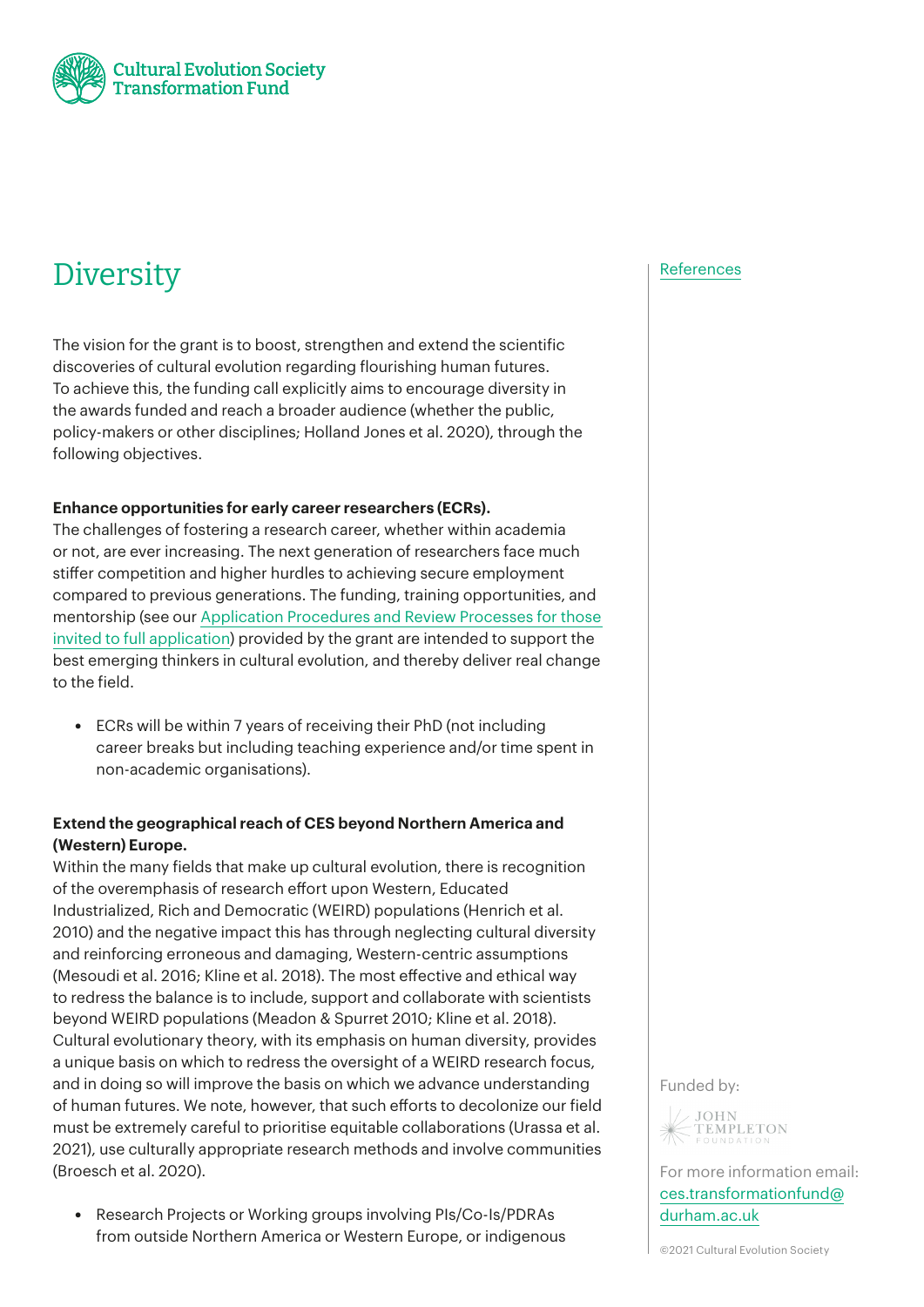

individuals from within these areas, will be considered favourably.

- ° Western Europe (regional group of UN): Andorra, Austria, Belgium, Denmark, Finland, France, Germany, Greece, Iceland, Ireland, Italy, Liechtenstein, Luxembourg, Malta, Monaco, The Netherlands, Norway, Portugal, San Marino, Spain, Sweden, Switzerland, Turkey, United Kingdom.
- ° Northern America: United States of America (contiguous only), Canada.
- Evaluation will be made on a case-by-case basis (using information provided by you at application stage, such as nationality, ethnicity, location of undergraduate and postgraduate degrees).

### **Extend the disciplinary reach of the CES.**

The humanities and social sciences have been sceptical of genetic approaches to human evolution, in part because these approaches leave little room for the impact of human culture, belief, and practice. Cultural evolutionary theory helps explain why genetics and culture are both essential parts of human existence. Through this funding scheme CES hopes to catalyze the study of cultural evolution, by better engaging with interested collaborators in cultural psychology, social psychology, sociocultural anthropology, philosophy, history, sociology, social analytics, political science, economics, and business studies, as well as individuals from cognitive science, computer science, linguistics, cultural neuroscience, and physics (disciplines with which we are not yet engaged, or lie on the field's periphery), plus integrated field and laboratory studies or empirical and theoretical studies.

• Research Projects or Working groups involving PIs/Co-Is from different disciplines will be considered favourably. Such disciplines include, but are not limited to, those listed above.

# **Investigate and support the application of cultural evolution research to societal issues.**

Public policies attempt to accomplish cultural change in a practical sense to reach their various objectives, yet they rarely draw on an explicit scientific theory of cultural change. In contrast, the sciences often investigate what needs to be changed but invest less in how this may be achieved. Cultural evolutionary theory enables combination of standard approaches to public policy with an understanding of how people learn and adopt new behaviours (e.g. Wilson 2011; Moya et al. 2020). This funding scheme will catalyse the study, and practical applications, of cultural change in society, enriching public appreciation of mechanisms that shape shared heritage yet also underpin cultural diversity.

#### [References](https://cesfund.wpengine.com/references/)

Funded by:



For more information email: [ces.transformationfund@](mailto:ces.transformationfund%40durham.ac.uk?subject=) [durham.ac.uk](mailto:ces.transformationfund%40durham.ac.uk?subject=)

©2021 Cultural Evolution Society